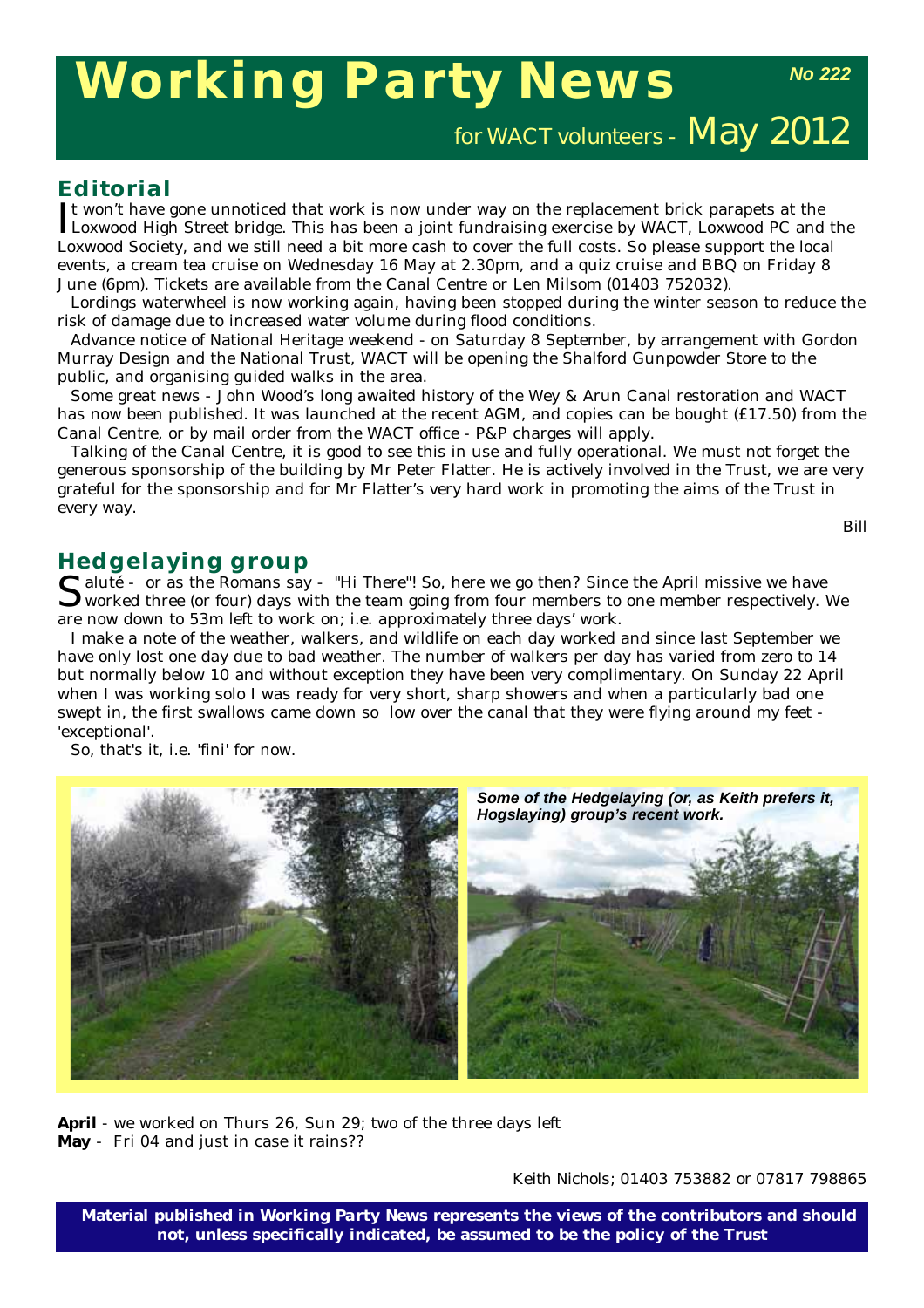## **Mid Week Working Party**

The gang continues to gather each week in ever- $\mathbf 1$  increasing numbers to tackle that length at Ifold Bridge Lane just to the north of Southland Lock. Considerable progress has now been made in clearing impenetrable curtains of brambles, scrub and trees as well as the extraction of considerable quantities of general metallic scrap. The margins of the canal reach are now delineated by white posts and the area in between cleared in readiness for a full survey.

This is all good news and it has been very rewarding to be actively pushing back the boundaries but a short distance ahead of the construction work at Southland Lock itself. However, having just said in the last report that "no living things were injured nor inconvenienced during the process" some inconvenience was indeed caused during this month's tasks. Well, ('you know how it is') someone was sawing through the exposed tree roots around the river near that dilapidated old bridge and sawed straight into a water pipe. Apparently the pipe looked just like a root ('should have gone to spe\_\_\_avers'). It was an agricultural pipe draped across the river but caused quite a fountain and proved to be the sole supply to several houses. Fortunately, we (or specifically Ray himself) seem to have all sorts of useful contacts, one of whom turned up quickly and fixed it.

This apart, some excellent progress has been made and you can see the change yourself if you venture up this way.

*Peter Lander (for Ray Pick)*

*Pictures (right):The MWWP at work*

#### **Winston Harwood Group**

 $\mathbf{W}^{\text{e}}$  did the finishing touches at Rose Walk and  **managed a grass cut by the water wheel and** what we like to call Winston's bridge. We then moved on to the canal adjacent to Devil's Hole Lock for leak sealing using Bentonite matting. Interesting

watching the large machine with skilled professionals but slow - despite mechanical handling cutting down our manual labour numbers.

Down to the new Canal Centre at Loxwood. We were involved in levelling, profiling and planting round the building, plus turfing. Others concreted and paved for two long seats (very nice mahogany and engraved) These we fixed down to prevent thefts .We also moved the existing fencing (better view of the Centre) to the large new gap by the car park gate .Further fencing blocks the gap- hopefully no travellers caravans!

*Tony Clear for David Junkison*

| <b>Working Party Diary</b>                               |                                                         |                                                  |  |  |
|----------------------------------------------------------|---------------------------------------------------------|--------------------------------------------------|--|--|
| Usually first & third Mondays of<br>the month            | 'Mrs Bucket' - Keeping Up<br>Appearances                | Details from John Empringham                     |  |  |
| <b>Every Wednesday</b>                                   | Mid-Week Working Party                                  | Check with Ray Pick for confirmation of<br>venue |  |  |
| Every Wednesday<br>Thursday & Sunday as required         | Loxwood Link Maintenance                                | Check with Key Baker                             |  |  |
| <b>Every Wednesday</b>                                   | Maintenance sessions at Tickner's<br><b>Heath Depot</b> | Contact John Smith/Ken Bacon                     |  |  |
| Every Thursday (currently Fridays) Winston Harwood Group |                                                         | Contact Tony Clear for details                   |  |  |

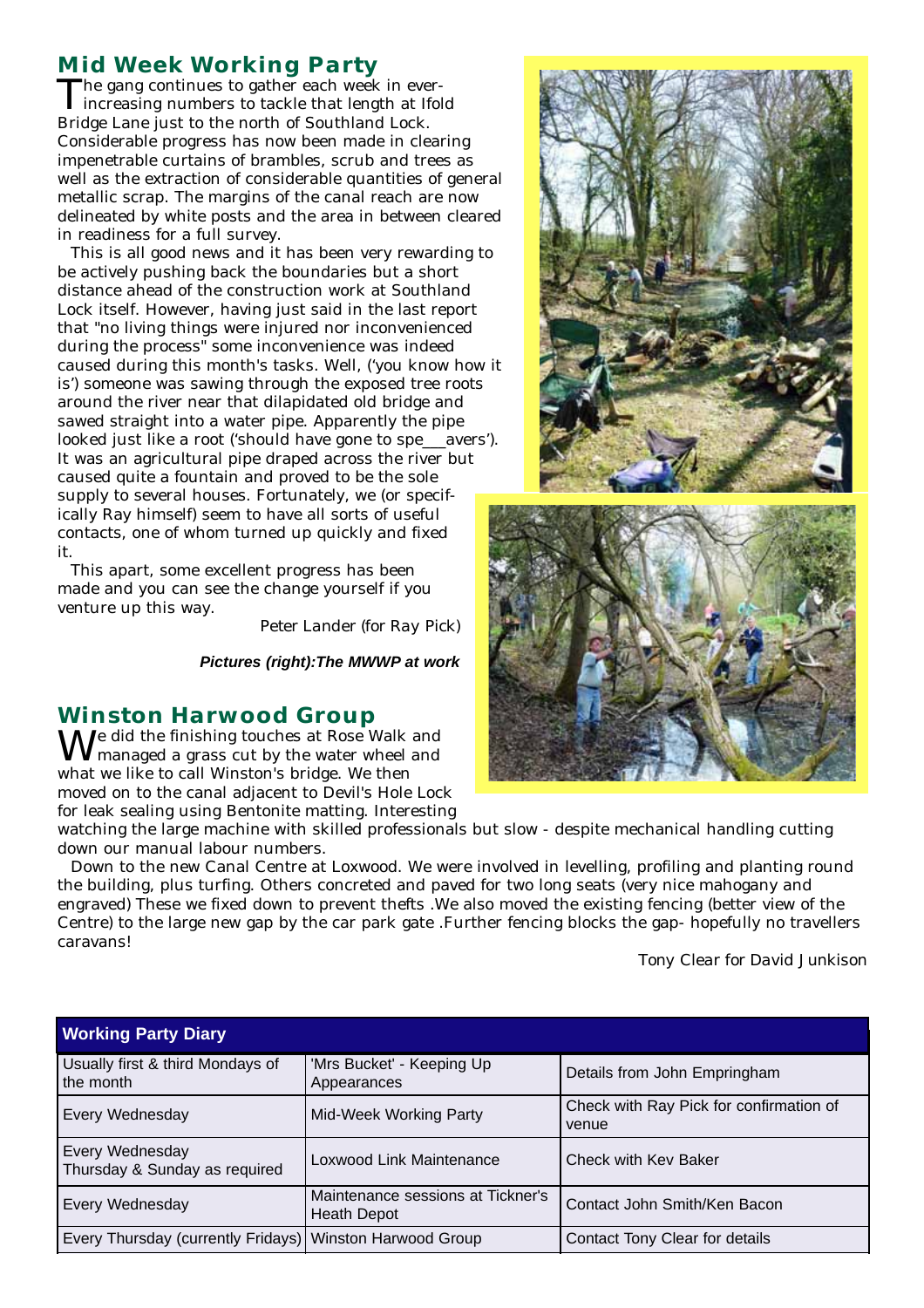#### **The Mrs Bucket Group - keeping up appearances on Mondays**

It is with great regret that we say 'cheerio' to Bernard Ashley. Apart from being Development Officer is<br>the Trust, he was also an enthusiastic and regular member of our group. We shall miss his support It is with great regret that we say 'cheerio' to Bernard Ashley. Apart from being Development Officer for but wish him well with his move away from West Sussex.

On 1 April our leader and his wife, ably assisted by Brian, Nansi and Helga, ran a barbecue at Brewhurst lock and provided 300 sausages/beef burgers as part of the opening day of the new Canal Centre and small boat rally. Demand was well above the original estimate. Must have been the good weather and the excitement of the event!

The 'incidence' of the calendar meant that we had three meetings in April. We completed the fence at Three Compasses Bridge (see March report) and we have started work on our nine main sites. Just as well, with all the rain we have been having, the vegetation has been growing rapidly.

We have also 'reported to HQ' the tree which has fallen across the canal at Newbridge.

Please contact John Empringham for our May meeting dates if you would like to join us.

*Nick Wood*

#### **Tickner's Heath Depot**

 $\bigcap$  ince the last entry to this prestigious publication we have had the assistance of the MWWP to help  $\bigcup$  clear the area by the red shed and move the scrap so as to give an area for car parking, all that remains is to move our pump test tank and clear and firm up the grassed area. Speaking of scrap, Dave K has kindly brought a load of the stuff which was found in the canal. He is now scheduling in a run to Muddles to get rid of it, plus some that has been lying around the depot; this should at least bring in a few bob for the Trust.

The compilation of the inventory continues apace most of the major sheds have been assessed but it will be some months before the inventory is complete. At present Richard our archivist is busy counting bricks and other such building material and is now an expert on all things metric and imperial bricks, knowledge he is willing to share for a mutually agreeable fee (contact the Depot Manager for the rates).

During the recent sealing of the canal, the team was asked to manufacture the pins/staples to hold down the Bentonite sheeting. Luckily we had quite a quantity of reinforcing bar from which to make them, plus Dave K managed to acquire more from one of his sources, so once again our customers' needs were satisfied (we hope).

The tools, less a quantity of edging shears, have been moved from the fuel store to the large shed once occupied by Richard Annis (second on right from the gate). The fuel store was getting rather cramped and it was proving awkward to get at the tools, also we now have a lone building where flammable and hazardous materials can be stored without risk to other equipment.

Unfortunately, the Green Goddess proved to be a trifle temperamental whilst pumping out the lock at Brewhurst, so the team has had a good look at the old girl and did find a rather corroded electrical terminal and a blown fuse; both of which were replaced, but she will need an extended run to see if this cured the problem. It was found that the handbrake lever was damaged and had to be modified also a heavy duty jockey wheel was purchased and fitted which should help future transportation.

We received a request from Val Atkins for equipment for the opening of the Canal Centre. Most of the equipment is the same as that used at the water wheel, but she did however ask for umbrellas which we do not have at Tickner's. But we were at least able to supply most of what was required to help make the opening a success.

During the past months the team has been busy tiding up the various wood stacks throughout the depot with the aim of putting everything in one place, so to that end we cleared out all the timber being

| <b>Name</b>           | <b>Group/Project</b>         | Tel           | e-mail                         |
|-----------------------|------------------------------|---------------|--------------------------------|
| <b>WACT Office</b>    | General enquiries            | 01403 752403  | office@weyandarun.co.uk        |
| John Benfold          | Working party coordinator    |               | restoration@weyandarun.co.uk   |
| <b>Michael Bates</b>  | Health & Safety Officer      | 07786 323515  | michael_bates@weyandarun.co.uk |
| <b>Eric Walker</b>    | Loxwood Projects             | 07717 855340  | tsg@weyandarun.co.uk           |
| Ray Pick              | <b>MidWeek Working Party</b> | 01483 272443  | anne.pick@btinternet.com       |
| John Empringham       | Monday Group                 | 01483 562657  | mondaygroup@weyandarun.co.uk   |
| <b>Kev Baker</b>      | Loxwood Link                 | 02380 861074  | loxwoodlink@weyandarun.co.uk   |
| John Smith            | <b>Tickner's Depot</b>       | 01903 235790  | depot@weyandarun.co.uk         |
| <b>Tony Clear</b>     | <b>Winston's Group</b>       | 01903 774 301 | winstonsgroup@weyandarun.co.uk |
| <b>Keith Nichols</b>  | Hedge laying                 | 01403 753882  | hedging@weyandarun.co.uk       |
| <b>Bill Nicholson</b> | <b>Visiting Groups</b>       | 01844 343 369 | bill@nwpg.org.uk               |
| <b>Bill Thomson</b>   | <b>Working Party News</b>    | 07777 668 928 | bill thomson@weyandarun.co.uk  |